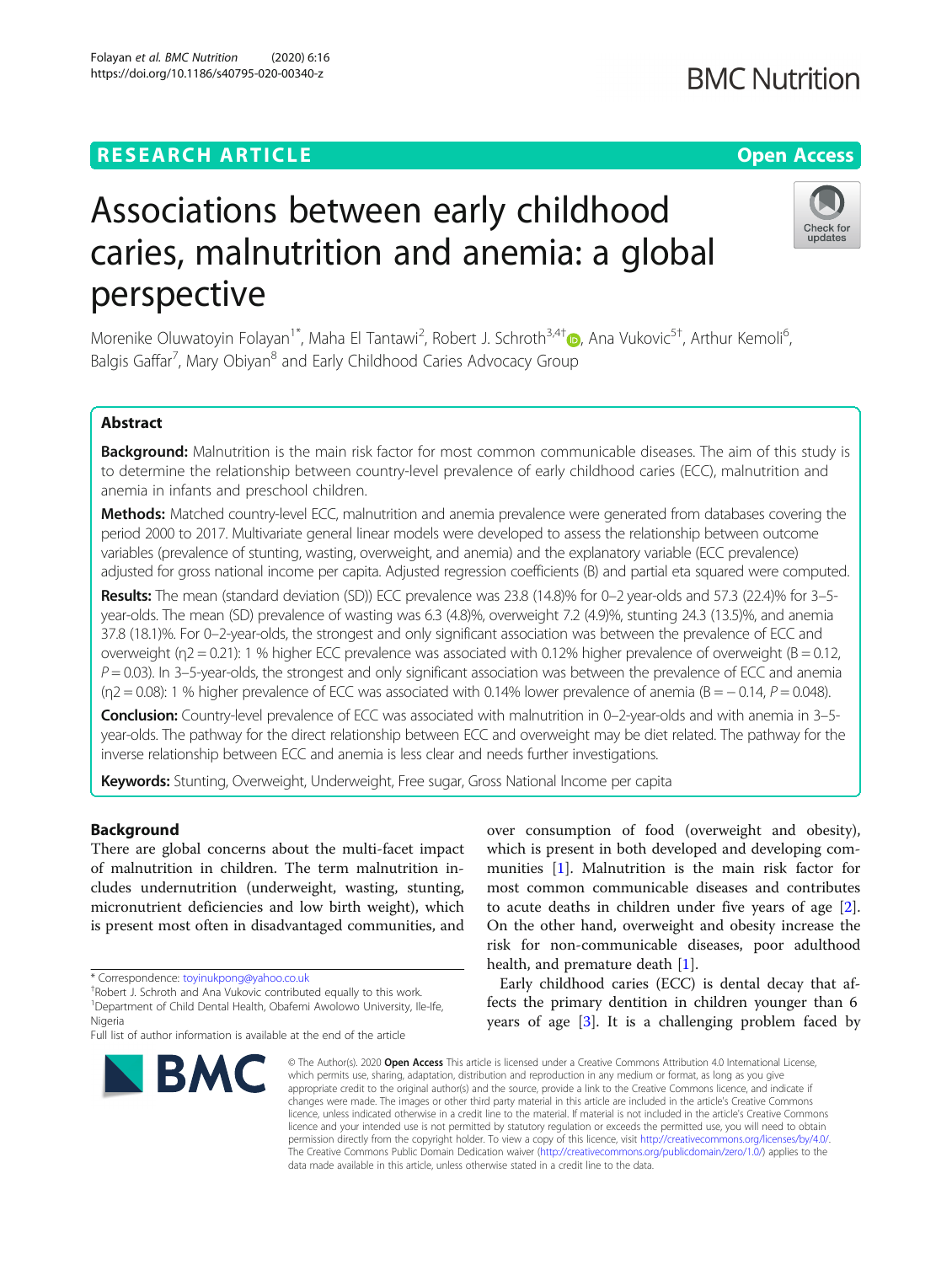infants, toddlers and preschool children in developed and developing countries [[4\]](#page-6-0). Severe forms of ECC impact children's growth, development, and well-being [\[5](#page-6-0)], and can have negative social and economic effects on parents and society [\[6](#page-6-0)]. Malnutrition has many of the same etiological factors as ECC, including poor dietary habits and food intake, and social-economic inequalities [[7\]](#page-6-0). If not addressed, ECC can destroy the primary dentition causing oral pain that can interfere with eating and sleeping. These consequences can result in a child being underweight  $[8, 9]$  $[8, 9]$  $[8, 9]$  $[8, 9]$  and stunted  $[10]$  $[10]$ . Also, vitamin D, iron, calcium and albumin deficiencies and proteinenergy malnutrition may lead to enamel defects that make the enamel surface rough and prone to accumulation of plaque, with subsequent post-eruptive caries [[11](#page-6-0), [12\]](#page-6-0). Malnutrition can also cause salivary gland hypofunction, with reduced saliva flow rate and buffering capacity [\[13](#page-6-0), [14](#page-6-0)], and change in salivary constituents ratio, particularly amylase, lysozyme, and immunoglobulins. These changes are associated with higher risk of caries [\[15](#page-6-0)–[19\]](#page-6-0). Thus, the relationship between malnutrition and ECC is complex, bi-directional and involves comorbid relationships [[7](#page-6-0)].

Recent studies have highlighted the relationship between ECC and malnutrition [[20](#page-6-0)], micronutrient deficiencies [[11,](#page-6-0) [12,](#page-6-0) [21](#page-6-0)–[23](#page-6-0)], and anemia (which may result from malnutrition  $[24]$  $[24]$  $[24]$ . However, most of the evidence on the relationship between ECC, malnutrition and anemia is inconclusive. To the best of our knowledge, the scientific literature lacks macro-level data on the relationship between these three public health issues that have shared etiological factors. Understanding these relationships might help in to designing cost-effective and efficient interventions using the common risk factor approach, and targeting at-risk children in parts of the world where the problems are most concentrated [\[20](#page-6-0)].

The purpose of this study was to determine the association between country-level prevalence of ECC with malnutrition and anemia in infants and preschool children. The null hypothesis of the study was that ECC prevalence in 0 to 2-year-olds and 3 to 5-year-olds is not associated with malnutrition or anemia.

# **Methods**

This was an ecologic study. We collected macro-level data about ECC, anemia and nutritional status of children under six years of age for the period January 2007 to October 2017 for United Nations member States [\[25](#page-6-0)].

# Data sources

#### Prevalence of ECC

According to the American Academy of Pediatric Dentistry, children < 72 months of age with one or more decayed, missing due to decay or filled primary tooth surfaces have ECC [[3](#page-6-0)]. The data on ECC prevalence were extracted from the World Health Organization (WHO) Country Oral Health Profile database and other online databases. Most estimates of ECC were based on cavitated lesions only and they were included in the study data. No language filter was applied for the database search. The retrieved data were used to calculate the ECC prevalence for each country by dividing the total number of children affected with ECC by the total number of children examined multiplied by 100. Most retrieved studies did not provide estimates of ECC severity such as the number of affected teeth/surfaces or the number of teeth/surfaces that were filled or missing. Thus, the data used were only the prevalence of ECC prevalence. Prevalence was calculated for two separate age groups: 0–2 and 3–5-year-olds. More details on the computation of country level ECC prevalence were reported in our previous paper [[26\]](#page-6-0).

### Nutritional status of children under-5 years

Information on nutritional status was obtained from country-level data jointly produced by the WHO, UNICEF and World Bank in 2018 [[27,](#page-6-0) [28](#page-6-0)] covering the period 2000 to 2017. The thresholds for defining stunting, wasting and overweight were established through the WHO-UNICEF Technical Advisory Group on Nutrition Monitoring [[27\]](#page-6-0) and were developed in relation to standard deviations (SD) of the normative WHO Child Growth Standards. We used the following definitions applying to children aged 0–5 years old:

- 1. Stunting: below minus two SDs from median height-for-age.
- 2. Wasting: below minus two SDs from median weight-for-height.
- 3. Overweight: above one SD from median weight-forheight.

The prevalence of wasting, stunting and overweight were reported as the percentage of children 0–5 years old who met the definition.

#### Anemia status in children under-5 years of age

We used country-level estimates for anemia prevalence from the WHO [[29](#page-6-0)], where iron-deficiency anemia was defined as blood hemoglobin concentrations < 110 g/l in children younger than 5 years of age.

# Data analysis

The data sets (ECC, malnutrition, and anemia indicators) were matched by country. Scatter plots were used to represent the correlation between the prevalence of anemia, malnutrition and ECC in the two age groups (0–2-year-olds and 3–5-year-olds), and correlation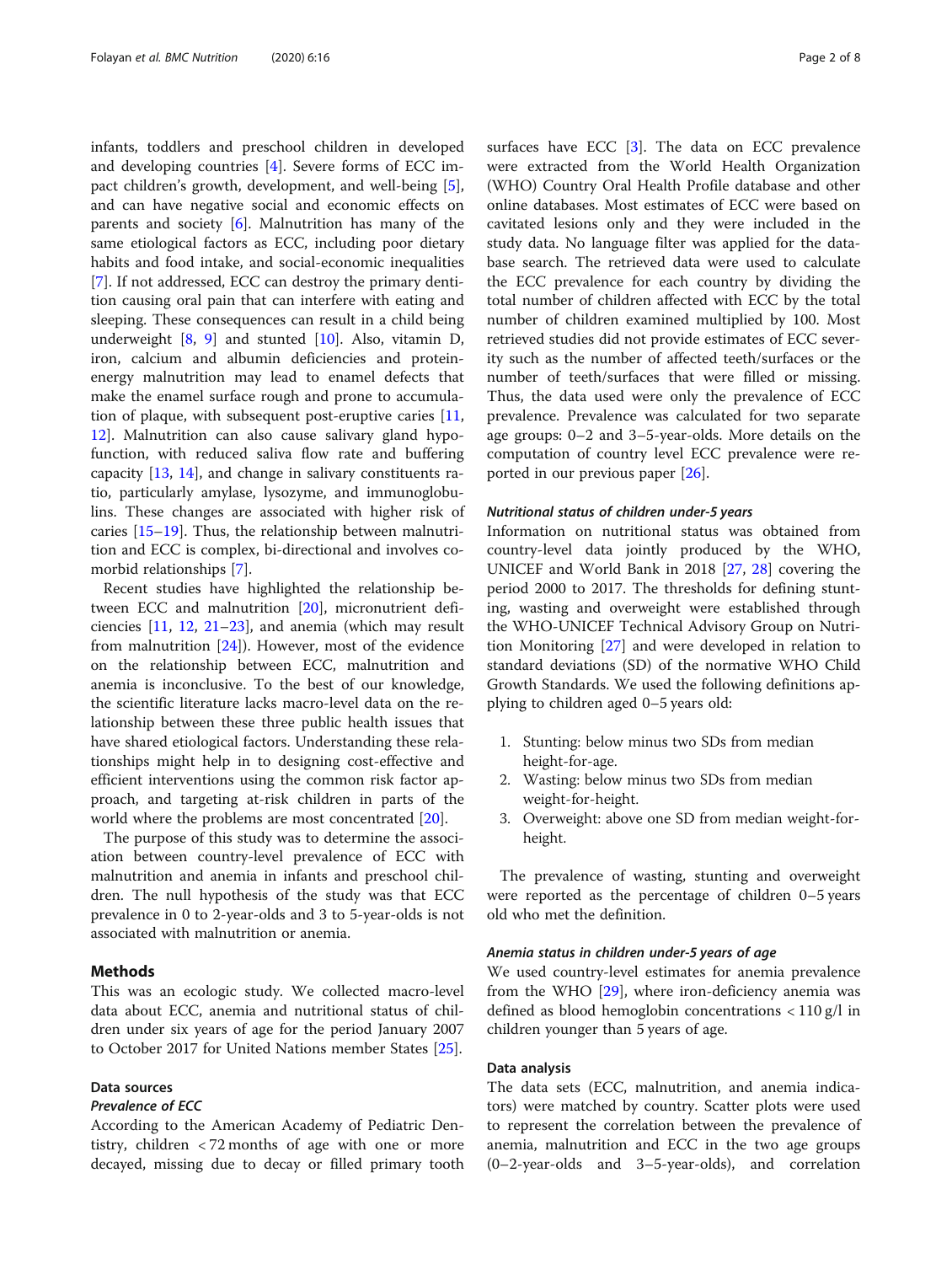coefficients and  $p$  values were calculated. Multivariate analysis of variance (MANOVA) with the SPSS procedure multivariate general linear analysis was used to develop two separate models assessing the relationship between outcome variables (prevalence of types of malnutrition; and prevalence of anemia) and two explanatory variables (ECC prevalence) for each two-age group. Each model was adjusted for the economic level of the country according to the 2017 Gross National Income per capita calculated with the World Bank Atlas method [[30\]](#page-6-0) based on our previous finding of the association between global ECC prevalence and growth in per capita gross national income  $[26]$  $[26]$ . The groups were: low income (\$995 or less); lower middle income (\$996–3895); upper middle income (\$3896–12,055); and high income (\$12,056 or more). Adjusted regression coefficients (B), confidence intervals (CIs),  $p$  values and partial eta squared  $(\eta^2)$  as measure of effect size) were computed. Residual plots were assessed for the randomness of residuals' distribution to ensure that model assumptions apply. Variance inflation factors were calculated to assess collinearity. Significance level was set at 5%. Statistical analyses were performed with SPSS version 22.0 (IBM Corp., Armonk, N.Y., USA).

# Results

ECC data were available for 39 countries for 0–2-yearolds and for 86 countries for 3–5-year-olds. Data on malnutrition and anemia were available for 128–185 countries, depending on malnutrition type. Combined ECC, anemia and malnutrition data were available for 26 countries in the age 0–2-years-old and 55 countries in the age 3–5-years-old (See Supplement [1](#page-5-0) for list of countries). Thus, the results in this study are based on analysis of data from 26 and 55 countries in the 0–2 year-old group and the 3–5-year-old group, respectively.

The mean (SD) ECC prevalence was 23.8 (14.8)% in 0–2-year-old children and 57.3 (22.4)% in 3–5-year-old children. The overall mean (SD) prevalence of wasting was 6.3 (4.8)%, of overweight was 7.2 (4.9)%, of stunting was 24.3 (13.5)%, and of anemia was 37.8 (18.1)%.

The 26 countries that had complete data on ECC, anemia and malnutrition for 0–2-year-olds were two (7.7%) low-income countries, 10 (38.5%) lower middleincome countries, nine (34.6%) upper middle-income countries, and five (19.2%) high-income countries. The 55 countries that had complete data on ECC, anemia and malnutrition for 3–5-year-olds were six (10.9%) low-income countries, 19 (34.5%) lower middle-income countries, 22 (40%) upper middle-income countries, and eight (14.5%) high-income countries.

Figure  $1(a)$  $1(a)$  illustrates that ECC prevalence for 0–2year-olds was positively, weakly and non-significantly correlated with the prevalence of wasting  $(r = 0.17, P =$ 

0.40), stunting  $(r = 0.09, P = 0.68)$ , and anemia  $(r = 0.14, P = 0.68)$  $P = 0.39$ ). The prevalence of overweight was positively, moderately and significantly correlated with the prevalence of ECC ( $r = 0.47$ ,  $P = 0.02$ ).

Figure [1](#page-3-0)(b) reveals that among 3–5-year-olds, ECC prevalence was positively, weakly and non-significantly correlated with the prevalence of wasting  $(r = 0.12, P =$ 0.40), stunting  $(r = 0.15, P = 0.29)$ , and overweight  $(r = 0.15, P = 0.29)$ 0.09,  $P = 0.51$ ). However, the prevalence of anemia was positively, weakly and significantly correlated with the prevalence of ECC ( $r = 0.25$ ,  $P = 0.02$ ).

Results of the multivariate general linear analysis controlled for economic level are reported in Table [1](#page-3-0). For children 0–2-years of age, the greatest effect size and only significant association was between the prevalence of ECC and the prevalence of overweight  $(\eta_2 = 0.21)$ ; where countries with 1 % higher ECC prevalence had a 0.12% higher prevalence of overweight  $(B = 0.12, P =$ 0.03). For children 3–5 years of age, the greatest effect size and only significant association was between the prevalence of ECC and the prevalence of anemia  $(n2 =$ 0.08), where countries with 1 % higher prevalence of ECC had a 0.14% lower prevalence of anemia  $(B = -1)$ 0.14,  $P = 0.048$ ). No collinearity was observed (variance inflation factors < 5).

#### **Discussion**

To our knowledge, this study provides the first evidence on the relationship between country-level prevalence of ECC, malnutrition, and anemia. However, not all types of malnutrition were associated with ECC. We found a positive and significant relationship between countrylevel prevalence of overweight and ECC in children 0–2 years of age, with higher prevalence of overweight associated with higher ECC prevalence. There was also an inverse relationship between country-level prevalence of anemia and ECC in 3–5-years olds with lower prevalence of anemia in countries with higher prevalence of ECC.

Overweight was associated with ECC only in children ≤2-years of age. The relationship between ECC, and childhood growth and development is not clear [\[5](#page-6-0), [31](#page-6-0)]. The studies on the relationship between ECC and nutritional status provide conflicting results – some found no association  $[32-34]$  $[32-34]$  $[32-34]$  $[32-34]$  $[32-34]$ , others found a positive association and some had inconclusive results [\[31](#page-6-0), [35\]](#page-6-0). Recent Canadian studies reported that preschool children with severe ECC who were undergoing dental rehabilitation were more likely to have higher BMI z-scores than were caries-free controls [\[11](#page-6-0), [12,](#page-6-0) [21](#page-6-0), [23\]](#page-6-0). The inconsistent findings of the previous studies may be due to differences in the methods used for nutritional assessments, age range cut-offs, and confounders of dental caries,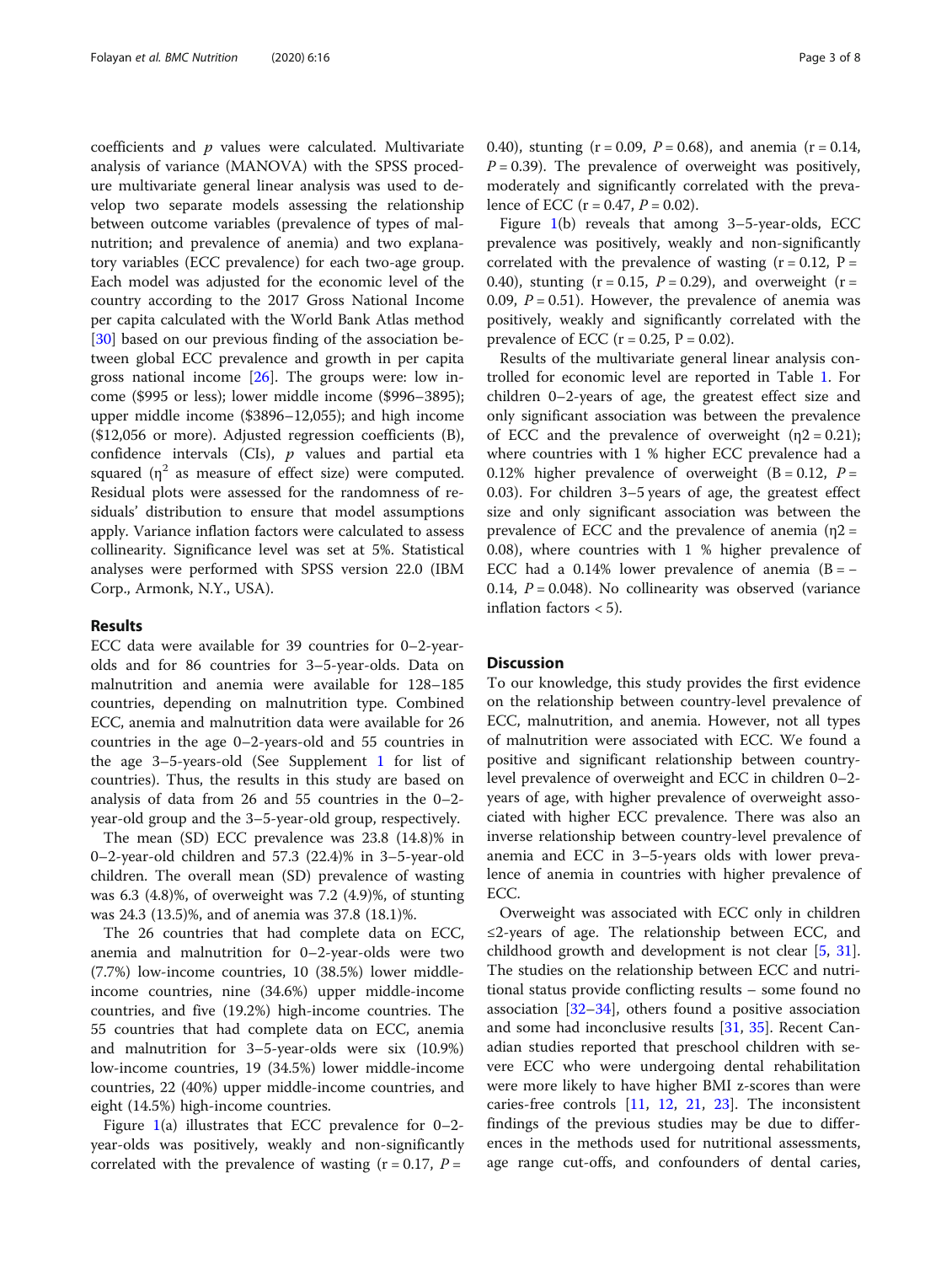3–5 year-old children

|  |  |  |  | <b>Table 1</b> Association between prevalence of ECC in 0 to 2-year-olds and 3 to 5-year-olds, anemia and malnutrition |
|--|--|--|--|------------------------------------------------------------------------------------------------------------------------|
|--|--|--|--|------------------------------------------------------------------------------------------------------------------------|

| Malnutrition | ECC prevalence in 0-2 year olds |         |       | ECC prevalence in 3-5 year olds |          |          |
|--------------|---------------------------------|---------|-------|---------------------------------|----------|----------|
|              | B (95% CI)                      |         | n2    | B (95% CI)                      |          | n2       |
| Wasting      | $-0.02$ ( $-0.14$ , 0.11)       | 0.76    | 0.004 | $0.001$ $(-0.06, 0.06)$         | 0.98     | < 0.0001 |
| Overweight   | 0.12(0.02, 0.23)                | $0.03*$ | 0.21  | $0.02$ ( $-0.06$ , $0.09$ )     | 0.65     | 0.004    |
| Stunting     | $-0.05$ ( $-0.31$ , 0.21)       | 0.68    | 0.008 | $-0.01$ $(-0.14, 0.11)$         | 0.84     | 0.001    |
| Anemia       | $-0.15$ ( $-0.48$ , 0.19)       | 0.38    | 0.04  | $-0.14$ ( $-0.29$ , $-0.001$ )  | $0.048*$ | 0.08     |

Multivariate general linear models were adjusted for income levels. For 0–2-year- olds: *p* value for income association with dependent variables < 0.05 except with<br>overweight where P = 0.76. For 3–5-year-olds, p value for

\*: statistically significant at  $P < 0.05$ 

<span id="page-3-0"></span>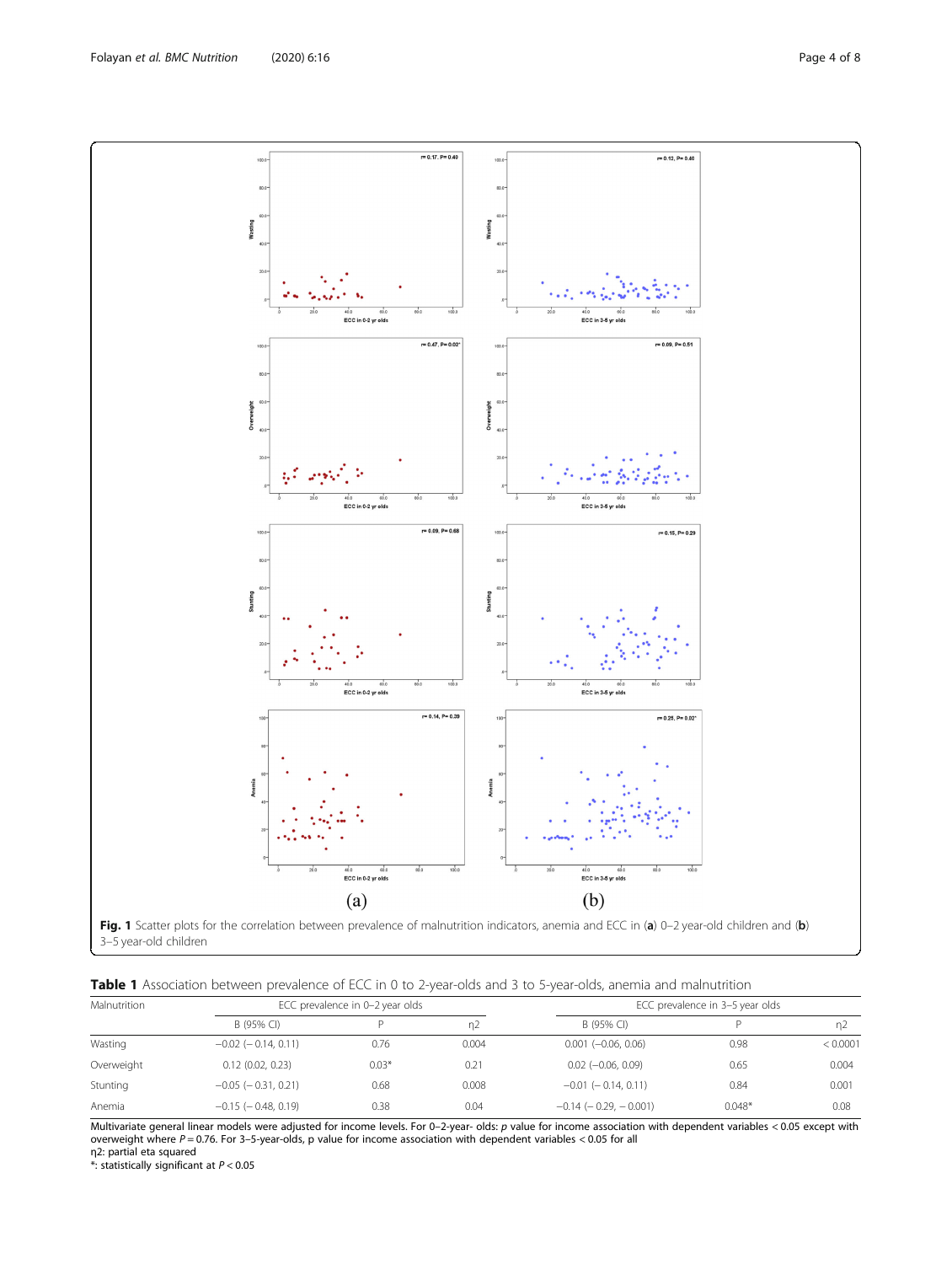including differences in definition and severity of ECC [[33\]](#page-6-0).

The higher prevalence of overweight in countries with higher estimates of ECC in 0–2-year-olds may reflect the findings by El Tantawi et al. [[26](#page-6-0)] who reported a higher prevalence of ECC in countries with greater economic growth. ECC and overweight/obesity share common risk factors – high frequency and quantity of free sugar consumption  $[36]$  $[36]$  $[36]$ , food insecurity  $[37, 38]$  $[37, 38]$  $[37, 38]$  $[37, 38]$ , low socioeconomic status [\[39](#page-6-0)–[41\]](#page-6-0), residence in urban slums  $[42, 43]$  $[42, 43]$  $[42, 43]$  $[42, 43]$  and rural areas  $[44, 45]$  $[44, 45]$  $[44, 45]$  $[44, 45]$ . Growing economies are most likely to be undergoing nutrition transitions from traditional diets to low quality, processed, high-sugar, high-fat, carbohydrate-dense food and beverages that are poor in micronutrients [\[46,](#page-6-0) [47](#page-6-0)], which predisposes to overweight and high ECC prevalence. Our results might suggest that having ECC and being overweight have shared risk factors that are related to the macroeconomic status of the country. A common risk factor approach [[20,](#page-6-0) [48\]](#page-6-0) may be used to address both ECC and overweight problems; with global action to control these health problems given priority to countries with greater economic growth.

The few studies that have assessed the relationship between ECC and nutritional status often included age ranges larger than that of ECC. Four studies conducted amongst preschool children, found no association between ECC and overweight in children 3 years of age [[49\]](#page-7-0), 2–5-year-olds [[50](#page-7-0)], and 2–6-year-olds [[51,](#page-7-0) [52](#page-7-0)]. These findings highlight the need for appropriate age groupings when studying ECC, as the relationship between ECC and nutritional status seems to be modulated by age. However, Davidson et al. [\[21\]](#page-6-0) found that severe ECC was associated with obesity in 2–5-year-olds, thereby highlighting two additional dimensions to determining the association between ECC and overweight – the severity of ECC and the severity of overweight. Interestingly, those authors found an association between the two extremes of the phenomena studied. This finding also implies that enrolling children who have milder forms of caries and nutritional status may underestimate potential relationships [\[21\]](#page-6-0). Therefore, we suggest that future studies on ECC and nutritional status not only ensure that ECC is analyzed by age groups 0–2-year-olds and 3–5-year-olds, but also ensure that ECC and malnutrition data include the extremes of the variables, with emphasis on severe levels of ECC, such as those data using the World Health Organization Significant Caries Index. We exercise caution that the correlation we observed may be an artifact as correlational analysis at the macro-level is usually larger than it is for individuals [[53\]](#page-7-0).

Anemia, which is a complication of malnutrition and factors not malnutrition related [[24,](#page-6-0) [36](#page-6-0)], was inversely associated with ECC in older preschool children. Anemia may not be a direct result of ECC, but it may be related to increased milk consumption in early childhood [[23\]](#page-6-0). Evidence suggests that in developed countries where milk intake is high, the risk of anemia also is high [[54,](#page-7-0) [55\]](#page-7-0). Anemia from high milk intakes results from early weaning of the child, and introduction of foods with low iron bioavailability. Milk also impairs non-heme and heme iron absorption [[56\]](#page-7-0). Recent Canadian studies, a developed country that do not have malnutrition as a major health crisis [[57\]](#page-7-0) and have lower prevalence of ECC [\[58](#page-7-0)], reported that preschool children with severe ECC undergoing dental rehabilitation were more likely to have iron deficiency anemia than were cariesfree controls [\[11](#page-6-0), [12](#page-6-0), [21](#page-6-0), [23](#page-6-0)]. Future studies should explore this finding.

The present findings may have implications at the microlevel. Malnutrition is a complex disorder not solely caused by lack of food [\[59](#page-7-0)]. Feeding practices and other risk factors leading to malnutrition and/or anemia may be associated with greater risk for ECC. Health education programs to improve parental dietary choices and provision of sponsored healthful meals in kindergartens and similar gatherings may contribute to reducing the risk of these diseases but may not eliminate it. In addition, health providers who manage malnutrition, anemia and ECC could provide better and more comprehensive care to children by screening for either of the diseases and referring children to for specialized care. Structuring primary health care services to provide integrated dental and pediatric care may help address the dual burden of ECC and malnutrition. Dentists who care for patients with severe ECC should be aware that the children may have undiagnosed nutritional disease that warrants investigation.

One of the strengths of this study is that collated data on malnutrition included high-quality data from the Demographic Health Survey [[60](#page-7-0)]. However, there is the risk of over-representation of children who have living mothers since the anthropometric variables used for assessment of nutritional status are only available for those who are alive: the sample may therefore have underrepresented malnutrition in infants and preschool children [[61](#page-7-0), [62](#page-7-0)]. We controlled for gross national income per capita, but we could not control for all possible confounders, as these remain largely unknown due to lack of data. One of the confounders is sex, which plays a role in nutrition [[63\]](#page-7-0), but its role as a risk factor for ECC is unknown. We also were not able to adjust for possible confounders like sugar intake and oral hygiene status as country-level data for these variables were not available. Controlling for these factors may attenuate the relationships we established in this study. Our use of the z-scores adjusted for age and sex to determine nutritional status allowed for more meaningful reporting of means [[21](#page-6-0)]. We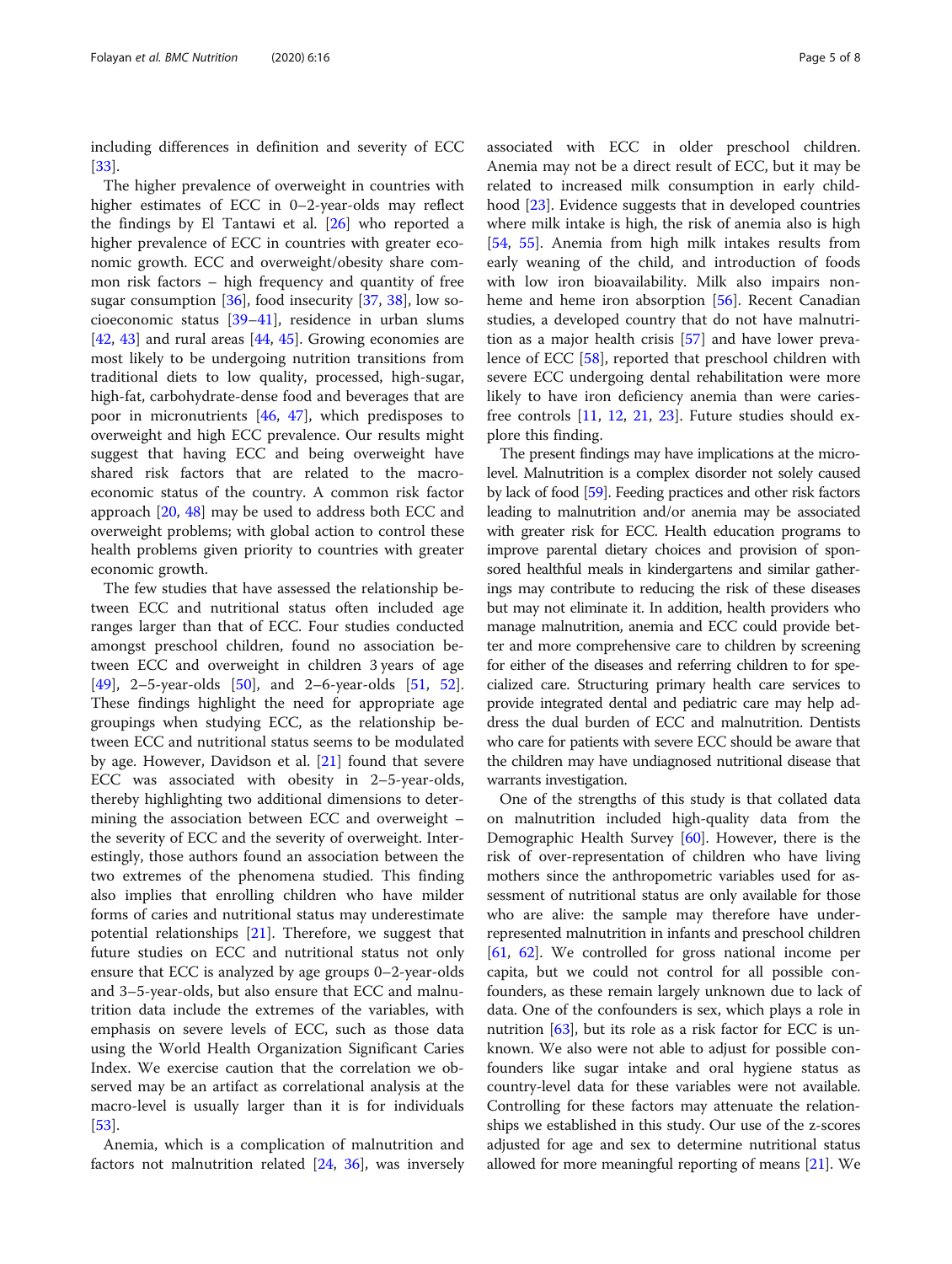<span id="page-5-0"></span>did not use the body mass index to assess nutritional status because it is meant to be used in children ≥2 years of age whereas we focused on 2-year-olds and younger, in addition to children > 2 years of age.

A limitation of this study was use of the World Health Organization's criteria for assessing caries by many of the epidemiological surveys [\[64](#page-7-0)]. This assessment tool does not include non-cavitated lesions: only 15% of ECC surveys reported non-cavitated and/or cavitated as the caries detection level [\[36](#page-6-0)]. The ECC prevalence for many countries may therefore be under-reported. Our study analysis was also limited by only a minor portion of the global ECC prevalence estimates being based on national surveys, which made generalizability of the study findings challenging. ECC is under-studied in many parts of the world and true population estimates are often unknown. Also, although we split the data on ECC into two age groups - 0-2 and 3–5-year-olds – estimates for wasting, stunting and overweight could not be split because the data were not available. Further, our study is cross-sectional, so the direction of the observed relationships cannot be ascertained i.e., whether ECC increases the risk of 0–2-year-old children being overweight, or being overweight increases the risk for ECC. A carefully designed longitudinal study may answer the questions this study have raised but were unanswered.

# Conclusion

Country-level prevalence of ECC was associated with malnutrition in 0–2-year-olds and with anemia in 3–5 year-olds. We also observed age-related disparities in the relationship between ECC, malnutrition, and anemia. The disparities reiterate the need for future analysis of ECC-related data for the two age groups as earlier highlighted by El Tantawi et al. [\[26](#page-6-0)]. Further, prospective studies are needed to determine how various social, economic and cultural factors that characterize these age groups impact the co-morbid existence of the three diseases. Though prior research findings suggests that the pathway for the direct relationship between ECC and overweight may be diet related, the pathway for the inverse relationship between ECC and anemia is less clear and needs further investigations The small magnitude of the associations suggest that other factors may modulate the association between ECC, anemia and overweight. Longitudinal studies assessing the relationship between separate age groups, ECC severity and severity of malnutrition is necessary to understand the relationship between ECC, malnutrition, and anemia. Understanding these relationships might aid in the designing of costeffective and efficient global preventive interventions using the common risk factor approach for infants and preschool children.

### Supplementary information

Supplementary information accompanies this paper at [https://doi.org/10.](https://doi.org/10.1186/s40795-020-00340-z) [1186/s40795-020-00340-z.](https://doi.org/10.1186/s40795-020-00340-z)

Additional file 1. Countries with complete data on early childhood caries, anemia and malnutrition.

#### **Abbreviations**

CI: Confidence Interval; ECC: Early Childhood Caries; UNICEF: United Nations Children's Emergency Funds; SD: Standard Deviation; WHO: World Health **Organization** 

#### Acknowledgements

Dr. Schroth holds a Canadian Institute of Health Research Embedded Clinician Researcher position in "improving access to care and oral health service delivery for young children in Manitoba".

#### Authors' contributions

MOF conceptualized and designed the study, coordinated the data analysis, drafted the initial manuscript, and critically reviewed and revised the manuscript for important intellectual content. ME conceptualized and designed the study, designed the data collection instruments, collected data, carried out the analyses, and reviewed and revised the manuscript. RS and AV conceptualized and designed the study, made inputs into the data analyses plan, and reviewed and revised drafts of the manuscript. AK, BG and MO made inputs into the data analyses plan, and reviewed and revised drafts of the manuscript. All authors read and approved the final manuscript.

#### Funding

No funding was obtained for this study.

#### Availability of data and materials

Study related data and materials are enclosed as supplementary file. The complete details on the ECC prevalence by age group and country is available as a supplementary file of the publication by: El Tantawi M, Folayan MO, Mehaina M, Vukovic A, Castillo JL, Gaffar BO, et al. Prevalence and Data Availability of Early Childhood Caries in 193 United Nations Countries, 2007– 2017. American journal of public health. 2018; 108(8):1066–1072. The nutrition related data is accessible at: [https://data.unicef.org/topic/nutrition/](https://data.unicef.org/topic/nutrition/malnutrition/) [malnutrition/](https://data.unicef.org/topic/nutrition/malnutrition/). Published 2018. Updated May 2018. The anemia related data is accessible at: WHO. The global prevalence of anemia in 2011. [https://www.](https://www.who.int/nutrition/publications/micronutrients/global_prevalence_anaemia_2011/en/) [who.int/nutrition/publications/micronutrients/global\\_prevalence\\_anaemia\\_2](https://www.who.int/nutrition/publications/micronutrients/global_prevalence_anaemia_2011/en/) [011/en/](https://www.who.int/nutrition/publications/micronutrients/global_prevalence_anaemia_2011/en/). Published 2015.

#### Ethics approval and consent to participate

Not applicable. Public accessible data was used for the study.

#### Consent for publication

Not applicable.

#### Competing interests

The authors declare that Morenike Oluwatoyin Folayan and Maha El Tantawi are Sectional and Associate editors with BMC Oral Health, respectively.

#### Author details

<sup>1</sup>Department of Child Dental Health, Obafemi Awolowo University, Ile-Ife, Nigeria. <sup>2</sup>Department of Pediatric Dentistry and Dental Public Health, Faculty of Dentistry, Alexandria University, Alexandria, Egypt. <sup>3</sup>Department of Preventive Dental Science, Dr. Gerald Niznick College of Dentistry, University of Manitoba, Winnipeg, Canada. <sup>4</sup> Departments of Pediatrics and Child Health and Community Health Sciences, Max Rady College of Medicine, Rady Faculty of Health Sciences, University of Manitoba, Winnipeg, Canada. 5 Department of Pediatric and Preventive Dentistry, School of Dental Medicine, University of Belgrade, Belgrade, Serbia. <sup>6</sup>Department of Paediatric Dentistry and Orthodontics, University of Nairobi, Nairobi, Kenya. <sup>7</sup>Department of Preventive Dental Sciences, College of Dentistry, Imam Abdulrahman University, Dammam, Saudi Arabia. <sup>8</sup>Department of Demography and Social Statistics, Obafemi Awolowo University, Ile-Ife, Nigeria.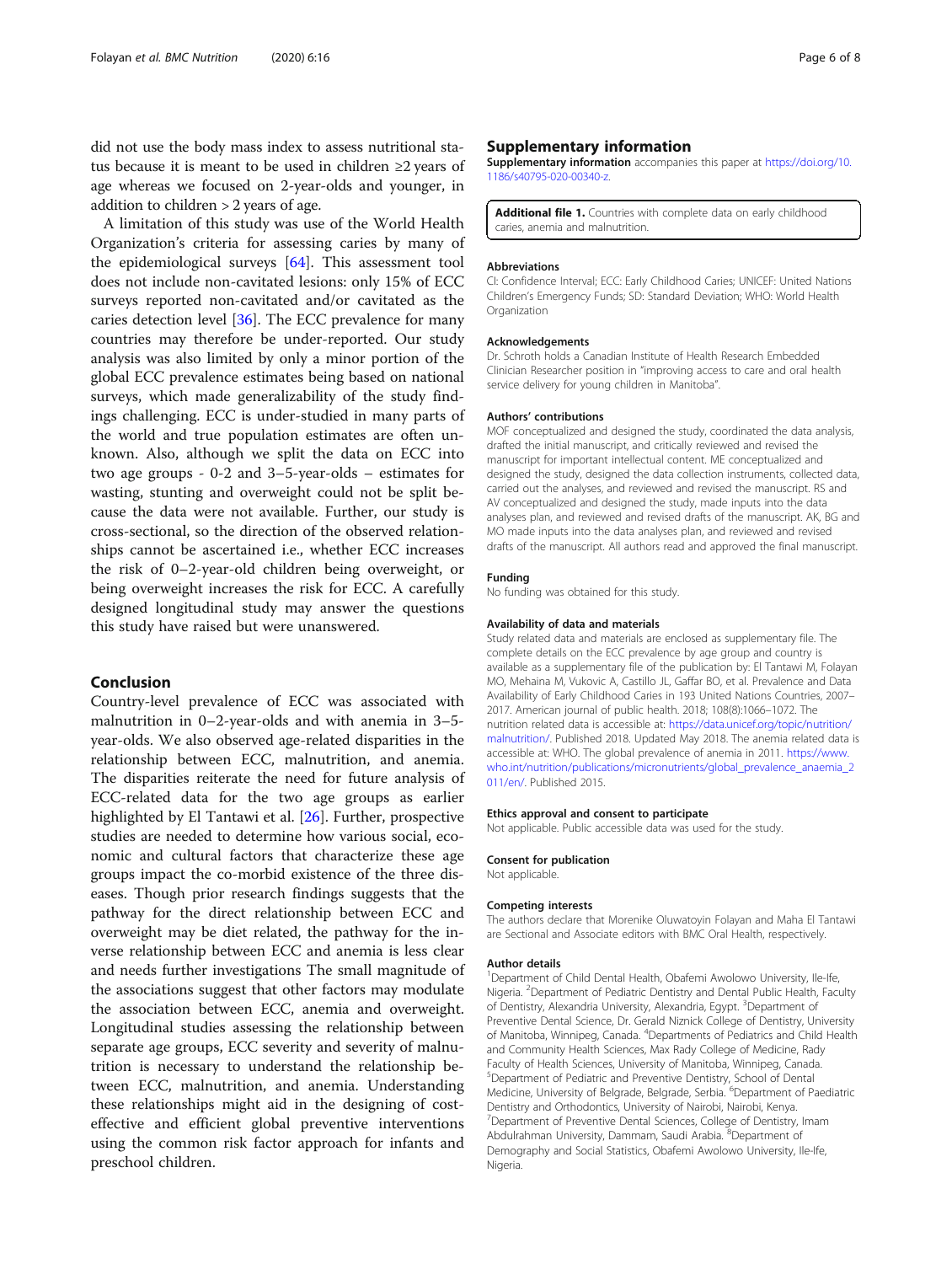#### <span id="page-6-0"></span>Received: 21 October 2019 Accepted: 5 March 2020 Published online: 04 May 2020

- References
- 1. WHO. Action plan to reduce the double burden of malnutrition in the Western Pacific Region. (2015–2020). [http://iris.wpro.who.int/handle/1](http://iris.wpro.who.int/handle/10665.1/10892) [0665.1/10892](http://iris.wpro.who.int/handle/10665.1/10892). Published 2015.
- 2. Rice AL, Sacco L, Hyder A, Black RE. Malnutrition as an underlying cause of childhood deaths associated with infectious diseases in developing countries. Bull World Health Organ. 2000;78(10):1207–21.
- AAPD. Policy on Early Childhood Caries (ECC): Classifications, Consequences, and Preventive Strategies. Pediatr Dent. 2017;39(6):59–61.
- 4. Manton DJ. Child dental caries a global problem of inequality. EClinicalMedicine. 2018;1:3–4.
- 5. Schroth RJ, Harrison RL, Moffatt ME. Oral health of indigenous children and the influence of early childhood caries on childhood health and well-being. Pediatr Clin N Am. 2009;56(6):1481–99.
- Jabbarifar SE, Ahmady N, Sahafian SA, Samei F, Soheillipour S. Association of parental stress and early childhood caries. Dental Res J. 2009;6(2):65–70.
- 7. Dimaisip-Nabuab J, Duijster D, Benzian H, Heinrich-Weltzien R, Homsavath A, Monse B, et al. Nutritional status, dental caries and tooth eruption in children: a longitudinal study in Cambodia, Indonesia and Lao PDR. BMC Pediatrics. 2018;18(1):300.
- 8. Psoter WJ, Reid BC, Katz RV. Malnutrition and dental caries: a review of the literature. Caries Res. 2005;39(6):441–7.
- 9. So M, Ellenikiotis YA, Husby HM, Paz CL, Seymour B, Sokal-Gutierrez K. Early Childhood Dental Caries, Mouth Pain, and Malnutrition in the Ecuadorian Amazon Region. Int J Environ Res Public Health. 2017;14(5).
- 10. Penafiel D, Termote C, Lachat C, Espinel R, Kolsteren P, Van Damme P. Barriers to eating traditional foods vary by age Group in Ecuador with Biodiversity Loss as a key issue. J Nutr Educ Behav. 2016;48(4):258–68 e251.
- 11. Schroth R, Jeal N, Kliewer E, Sellers E. The relationship between vitamin D and severe early childhood caries: a pilot study. Int J Vitam Nutr Res. 2012; 82(1):53–62.
- 12. Schroth RJ, Levi JA, Sellers EA, Friel J, Kliewer E, Moffatt ME. Vitamin D status of children with severe early childhood caries: a case-control study. BMC Pediatr. 2013;13:174.
- 13. Johansson I, Lenander-Lumikari M, Saellstrom AK. Saliva composition in Indian children with chronic protein-energy malnutrition. J Dent Res. 1994; 73(1):11–9.
- 14. Johansson I, Saellstrom AK, Rajan BP, Parameswaran A. Salivary flow and dental caries in Indian children suffering from chronic malnutrition. Caries Res. 1992;26(1):38–43.
- 15. Agarwal PK, Agarwal KN, Agarwal DK. Biochemical changes in saliva of malnourished children. Am J Clin Nutr. 1984;39(2):181–4.
- 16. Alvarez JO, Lewis CA, Saman C, Caceda J, Montalvo J, Figueroa ML, et al. Chronic malnutrition, dental caries, and tooth exfoliation in Peruvian children aged 3-9 years. Am J Clin Nutr. 1988;48(2):368–72.
- 17. Cleaton-Jones P, Richardson BD, Granath L, Fatti LP, Sinwell R, Walker AR, et al. Nutritional status and dental caries in a large sample of 4- and 5-yearold South African children. S Afr Med J. 2000;90(6):631–5.
- 18. Li Y, Navia JM, Bian JY. Caries experience in deciduous dentition of rural Chinese children 3-5 years old in relation to the presence or absence of enamel hypoplasia. Caries Res. 1996;30(1):8–15.
- 19. Lingstrom P, Moynihan P. Nutrition, saliva, and oral health. Nutrition. 2003; 19(6):567–9.
- 20. Sokal-Gutierrez K, Turton B, Husby H, Leonor PC. Early childhood caries and malnutrition: baseline and two-year follow-up results of a community-based prevention intervention in rural Ecuador. BMC Nutr. 2016;2:73.
- 21. Davidson K, Schroth RJ, Levi JA, Yaffe AB, Mittermuller BA, Sellers EAC. Higher body mass index associated with severe early childhood caries. BMC Pediatr. 2016;16:137.
- 22. Schroth RJ, Lavelle C, Tate R, Bruce S, Billings RJ, Moffatt ME. Prenatal vitamin D and dental caries in infants. Pediatrics. 2014;133(5):e1277–84.
- 23. Schroth RJ, Levi J, Kliewer E, Friel J, Moffatt ME. Association between iron status, iron deficiency anaemia, and severe early childhood caries: a case- control study. BMC Pediatr. 2013;13(1):22.
- 24. Bansal K, Goyal M, Dhingra R. Association of severe early childhood caries with iron deficiency anemia. J Indian Soc Pedod Prev Dent. 2016; 34(1):36–42.
- 26. El Tantawi M, Folayan MO, Mehaina M, Vukovic A, Castillo JL, Gaffar BO, et al. Prevalence and data availability of early childhood caries in 193 United Nations countries, 2007-2017. Am J Public Health. 2018;108(8):1066–72.
- 27. United Nations Children's Fund, World Health Organization, World Bank Group. Levels and trends in child malnutrition: Key findings of the 2018 Edition of the Joint Child Malnutrition Estimates. [https://data.unicef.org/wp](https://data.unicef.org/wp-content/uploads/2018/05/JME-2018-brochure-web.pdf)[content/uploads/2018/05/JME-2018-brochure-web.pdf.](https://data.unicef.org/wp-content/uploads/2018/05/JME-2018-brochure-web.pdf) Published 2018.
- 28. UNICEF. Malnutrition in Children UNICEF DATA. [https://data.unicef.org/](https://data.unicef.org/topic/nutrition/malnutrition/) [topic/nutrition/malnutrition/.](https://data.unicef.org/topic/nutrition/malnutrition/) Published 2018. Updated May 2018. Accessed 16th February, 2019.
- 29. WHO. The global prevalence of anemia in 2011. [https://www.who.int/](https://www.who.int/nutrition/publications/micronutrients/global_prevalence_anaemia_2011/en/) [nutrition/publications/micronutrients/global\\_prevalence\\_anaemia\\_2011/en/](https://www.who.int/nutrition/publications/micronutrients/global_prevalence_anaemia_2011/en/). Published 2015. Accessed 16th February, 2019.
- 30. TheWorldBankGroup. List of economies in 2018. [databank.worldbank.org/](http://databank.worldbank.org/data/download/site-content/CLASS.xls) [data/download/site-content/CLASS.xls](http://databank.worldbank.org/data/download/site-content/CLASS.xls). Published 2018. Accessed February, 2019.
- 31. Xavier A, Bastos da Silva R, Arakawa AM, Caldana de Lourdes A, Bastos de Magalhaes JB. Correlation between dental caries and nutritional status: preschool children in a Brazilian municipality. The Revista de Odontologia da UNESP. 2013;42(5):378–83.
- 32. Li LW, Wong HM, Peng SM, McGrath C. Anthropometric measurements and dental caries in children: a systematic review of longitudinal studies. Adv Nutr. 2015;6(1):52–63.
- 33. Seow WK, Clifford H, Battistutta D, Morawska A, Holcombe T. Case-control study of early childhood caries in Australia. Caries Res. 2009;43(1):25–35.
- 34. Werner SL, Phillips C, Koroluk LD. Association between childhood obesity and dental caries. Pediatr Dent. 2012;34:23–7.
- 35. Sullivan JM, Bicego GT, Rutstein SO. Assessment of the quality of data used for the direct estimation of infant and child mortality in the Demographic and Health Surveys. In: An assessment of DHS-I data quality DHS Methodological Reports No 1. Columbia: Institute for Resource Development / Macro Systems, Inc.; 1991. p. 113–43.
- 36. Dye BA, Hsu KL, Afful J. Prevalence and measurement of dental caries in young children. Pediatr Dent. 2015;37:200–16.
- 37. Angelopoulou MV, Shanti SD, Gonzalez CD, Love A, Chaffin J. Association of food insecurity with early childhood caries. J Public Health Dent. 2019;79(2): 102–8.
- 38. von Braun J. Food insecurity, hunger and malnutrition: necessary policy and technology changes. New Biotechnol. 2010;27(5):449–52.
- 39. Chankanka O, Cavanaugh JE, Levy SM, Marshall TA, Warren JJ, Broffitt B, et al. Longitudinal associations between children's dental caries and risk factors. J Public Health Dent. 2011;71(4):289–300.
- 40. Peltzer K, Mongkolchati A, Satchaiyan G, Rajchagool S, Pimpak T. Sociobehavioral factors associated with caries increment: a longitudinal study from 24 to 36 months old children in Thailand. Int J Environ Res Public Health. 2014;11(10):10838–50.
- 41. Van de Poel E, Hosseinpoor AR, Speybroeck N, Van Ourti T, Vega J. Socioeconomic inequality in malnutrition in developing countries. Bull World Health Organ. 2008;86(4):282–91.
- 42. Chakraborty M, Saha JB, Bhattacharya RN, Roy A, Ram R. Epidemiological correlates of dental caries in an urban slum of West Bengal. Indian J Public Health. 1997;41(2):56–60 67.
- 43. Sawaya AL, Dallal G, Solymos G, de Sousa MH, Ventura ML, Roberts SB, et al. Obesity and malnutrition in a Shantytown population in the city of Sao Paulo, Brazil. Obesity Research. 1995;3 Suppl 2:107s–15s.
- 44. Kimani-Murage EW, Kahn K, Pettifor JM, Tollman SM, Dunger DB, Gómez-Olivé XF, et al. The prevalence of stunting, overweight and obesity, and metabolic disease risk in rural south African children. BMC Public Health. 2010;10:158.
- 45. Ohsuka K, Chino N, Nakagaki H, Kataoka I, Oshida Y, Ohsawa I, et al. Analysis of risk factors for dental caries in infants: a comparison between urban and rural areas. Environ Health Prev Med. 2009;14(2):103–10.
- Popkin B. The dynamics of the dietary transition in the developing world. In: Caballero B, Popkin B, editors. The nutrition transition: diet and disease in the developing world. London: Academic Press; 2002. p. 111–28.
- 47. Poskitt EM. Countries in transition: underweight to obesity non-stop? Ann Trop Paediatr. 2009;29(1):1–11.
- 48. Kumar S, Tadakamadla J, Zimmer-Gembeck MJ, Kroon J, Lalloo R, Johnson NW. Parenting practices and children's dental caries experience: a structural